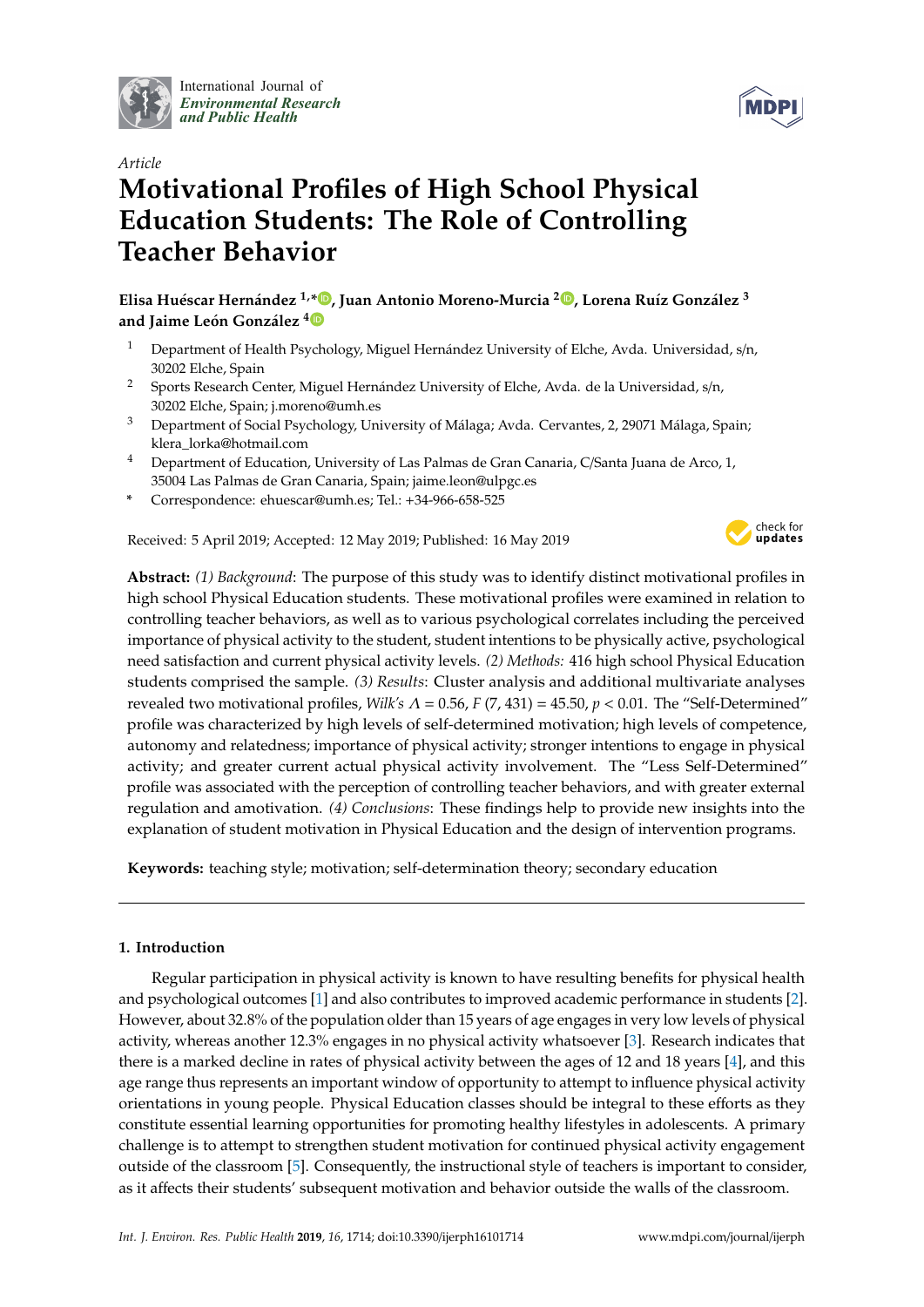considered in relation to the extent to which it is self-controlled. Motivation is an aspect of great relevance because it orients the actions to become a central element with respect to the person's objectives. The SDT perspective is intended to explain the manner in which motivated behavior can be manifested across a continuum in which any individual's motives reflect their feelings of self-determination. The intrinsic motivation is the most self-determined, and is at the opposite extreme from amotivation. Amotivation lies at one end of the continuum and represents the absence of motivation. The four manifestations of extrinsic motivation are external regulation (behavior is performed to satisfy an external demand or the existence of prizes or rewards), introjected regulation (behavior is performed to gain appreciation or to avoid rejection and feelings of guilt or shame), identified regulation (behavior is highly valued and the person judges it as important) and integrated regulation (behavior is carried out freely and several identifications are assimilated and organized hierarchically), with each form representing an increasingly self-determined form of motivation. Teacher behavior is influential in feelings of self-determination because teachers who provide autonomy support for their students can strengthen their pupils' positive intentions, preferences and values to participate voluntarily in an activity [\[7\]](#page-11-4). An autonomy-supportive teaching style can serve to strengthen the motivational resources of the student and, in turn, is associated with adaptive consequences in the learning domain at the behavioral and emotional levels [\[8\]](#page-11-5) and is positively related to intrinsic motivation [\[9\]](#page-11-6).

The nature of the student-teacher interaction can contribute to the motivational orientation demonstrated by the student. Unfavorable teaching behaviors can negatively impact the student's perceptions and feelings, as well as their subsequent behavior. A controlling teaching style, in particular, can negatively affect student motivation and limit the positive experiences afforded in the learning environment [\[10\]](#page-11-7), although there have been relatively few studies that have been conducted that have examined teacher influence [\[11](#page-11-8)[,12\]](#page-11-9). Thus, the study of motivation is important in the field of physical activity and education because it is at the heart of biological, cognitive and social regulation.

Various studies have attempted to identify distinct motivational profiles related to physical activity in both Physical Education and extracurricular contexts [\[13\]](#page-11-10), as the ability to identify such profiles would contribute to the design of pedagogical interventions for those learners with limited self-determined motivation. Research indicates that more self-determined individuals characteristically feel greater basic psychological need satisfaction [\[14\]](#page-11-11). Basic Psychological Needs Theory (BPNT) [\[15\]](#page-11-12) is part of SDT and specifies the innate and essential psychological aspects for continued psychological growth, integrity and well-being. These needs are the psychological mediators that will influence motivation. BPNT is grounded in the belief that the satisfaction of the essential needs of autonomy (reflecting perceived choice and self-regulation of one's own actions); competence (feelings of efficacy and confidence regarding one's ability to complete a task); and relatedness (presence of positive relationships with others and feelings of integration within the group), will contribute to intrinsic motivation. Teachers can contribute to the satisfaction of these basic psychological needs to the extent that they engage in appropriate interpersonal interactions with their students, particularly by allowing greater student autonomy, which contributes to persistence and which can strengthen intentions to be physically active in the future [\[16\]](#page-11-13). For example, in order for the teacher to satisfy the student's psychological need for autonomy, the teacher could give the initiative to the student. In order to satisfy the psychological need of the student of competence, the teacher can explain the structure of the task with respect to the class, and to satisfy the psychological need of relationship, the teacher can listen to the students with an active and positive attitude.

The high school years represent an essential phase in the development of favorable physical activity orientations and practices, and it is a time to help students learn of the negative consequences associated with physically inactive lifestyles. The purpose of this study was to identify distinct motivational profiles in high school Physical Education students to examine the relationship of these with students' perceptions of controlling teacher behaviors, psychological need satisfaction, perceived importance of Physical Education, physical activity intentions and actual physical activity levels.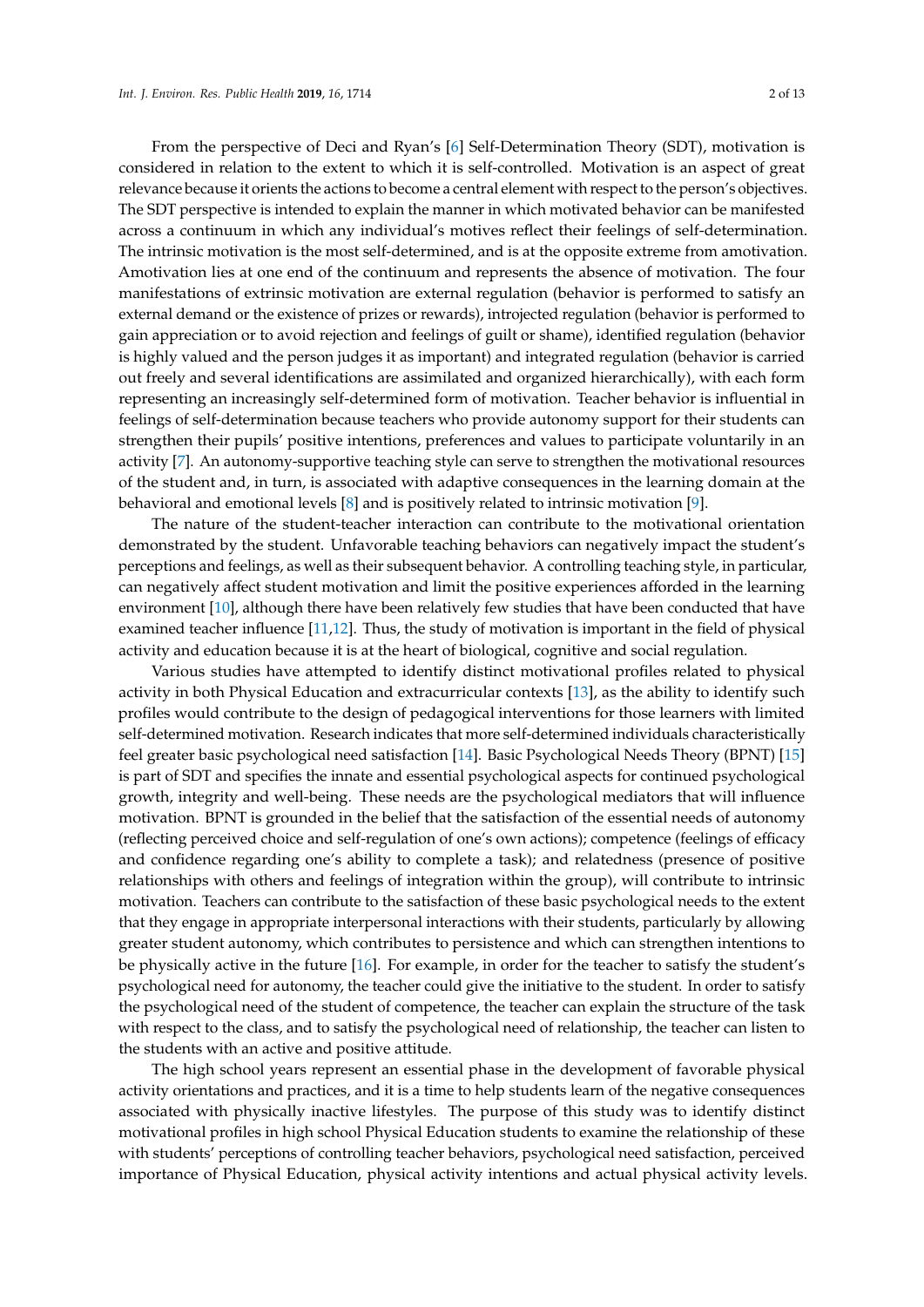The purpose of this analysis was to identify homogeneous groups or clusters based on their common characteristics. It was hypothesized that more self-determined motivational profiles would reflect greater psychological need satisfaction as well as greater perceived importance of Physical Education. Students with more self-determined profiles were also anticipated to possess stronger intentions to be physically active and to engage in greater amounts of physical activity. It was expected that less self-determined motivational profiles would be associated with student perceptions of a controlling teaching style.

## **2. Materials and Methods**

## *2.1. Ethics Statement*

This study has been approved by the Research Ethics Committee of Universidad Miguel Hernández de Elche (Elche, Spain) (DPS.JMM.01.17) and meets all ethical and legal standards that are applicable to the research of this survey modality.

## *2.2. Participants*

The sample was comprised of 416 students, of whom 229 were male and 187 were female between the ages of 16 and 18 years of age (*M* = 16.71 years., *SD* = 0.73 years.). The participants were students at a public high school.

## *2.3. Measures*

#### 2.3.1. Controlling Teaching Behaviors

To assess controlling teaching style, a modified version of the Controlling Coach Behavior Scale (CCBS) was used. This instrument had been developed by Bartholomew, Ntoumanis and Thøgersen-Ntoumani [\[17\]](#page-11-14), and was validated in the Spanish cultural physical education context by Castillo et al. [\[18\]](#page-11-15). The instrument assesses controlling behaviors during the completion of Physical Education tasks by students. The measure consists of 15 items, uses the stem phrase, "In reference to my Physical Education teacher . . . " and responses fit into one of four subscales. These subscales include: controlling through the use of rewards (e.g., "My teacher tries to motivate me by promising to reward me if I do well"); negative consequences ("My teacher is less accepting of me if I have disappointed him/her"); use of intimidation ("My teacher shouts at me in front of the others to make me do certain things"); and excessive personal control ("My teacher expects my whole life to center on my Physical Education participation"). The questions were responded to through a Likert scale format ranging from "1" ("totally disagree") to "7" (totally agree). The internal consistency estimates of the four subscales were 0.69, 0.73, 0.85 and 0.78 respectively. The overall Cronbach estimate of internal consistency for the entire scale was 0.94.

#### 2.3.2. Basic Psychological Needs

The Psychological Need Satisfaction in Exercise Scale (PNSE), which was developed by Wilson, Rogers, Rodgers and Wild [\[19\]](#page-11-16) and validated in the Spanish context by Moreno-Murcia, Marzo, Martínez-Galindo and Conte [\[20\]](#page-11-17), was employed to assess the three essential psychological needs proposed by SDT with specific reference to the Physical Education context. The scale consists of 18 items grouped into three separate subscales with each subscale consisting of six items. The stem phrase for each question was, "In classes of Physical Education" and sample items for the subscales included, "I believe that I can complete personal challenges" (competency); "I feel that I can complete tasks in the way that I prefer" (autonomy); and "I feel that I get along well with others when I engage in the activities with others" (relatedness). The response choices range from "1" ("False") to "6" ("True"). The Cronbach internal consistency values for the three subscales were 0.91, 0.84 and 0.77, respectively.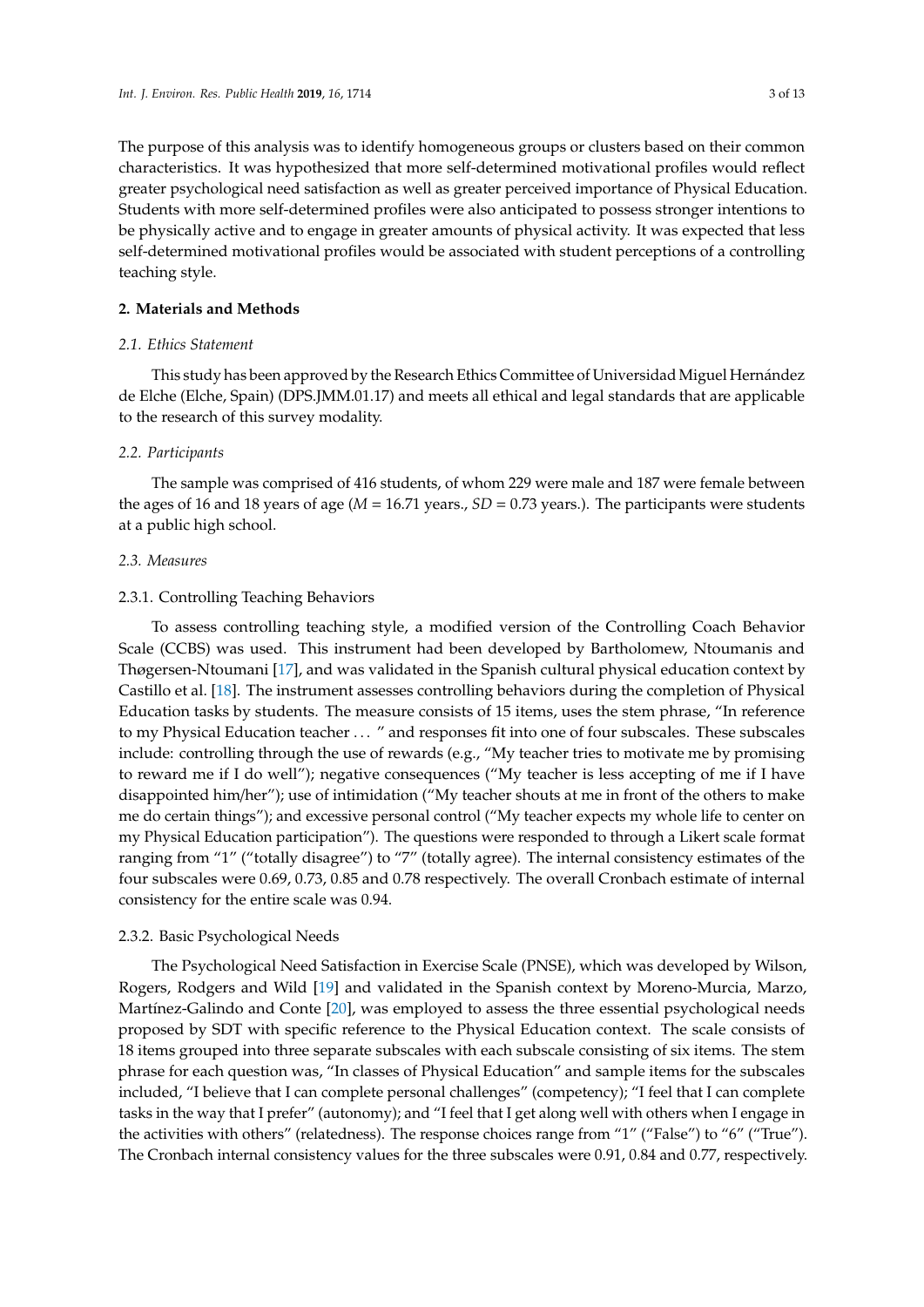## 2.3.3. Behavioral Regulation in Sport

The Behavioral Regulation in Sport Questionnaire (BRSQ), developed by Lonsdale, Hodge and Rose [\[21\]](#page-11-18) and validated in the Spanish cultural context by Moreno-Murcia et al. [\[20\]](#page-11-17), was adapted for use in the Physical Education context. Intrinsic motivation was assessed through a subscale of the BRSQ.

This instrument assesses different types of motivation in physical activity and consists of 36 items grouped along nine dimensions. The dimensions include general intrinsic motivation (e.g., "Because I enjoy it"); for knowledge (e.g., "For the pleasure that I gain understanding more about this activity"); for stimulation (e.g., "Because I enjoy the intense stimulation that I feel when I engage in this physical activity"); toward achievement (e.g., "Because I enjoy it when I reach long-term goals"); integrated regulation (e.g., "Because it is part of who I am"); identified regulation (e.g., "Because the benefits of physical activity are important to me"); introjected regulation (e.g., "Because I would feel ashamed if I quit"); external regulation (e.g., "Because if I don't other people will not be pleased"); and amotivation (e.g., "I question why I am putting myself through this"). The common stem phrase for each of the questions is, "I participate in my physical activity  $\dots$ ". The response options ranged from "1" ("very false") to "7" ("very true") in a Likert-type format. The internal consistency estimates for the subscales ranged from 0.81 to 0.91.

#### 2.3.4. Importance of Physical Education

A three-item scale was used to measure students' perceptions of the importance and utility value of Physical Education. The measure was developed by Moreno, González-Cutre and Ruíz [\[22\]](#page-11-19), and includes sample statements such as, "I think it is important to take Physical Education classes". The response format ranges from "totally agree" to "totally disagree" on a 4-point Likert-type scale. The Cronbach alpha internal consistency value of the scale was 0.76.

#### 2.3.5. Physical Activity Intentions

The Intention to be Physically Active Scale [\[23\]](#page-11-20) was employed as this scale has been translated and adapted from the original version by Moreno, Moreno and Cervelló [\[24\]](#page-12-0). The measure consists of five items that assess individuals' intentions to be physically active using the stem, "With respect to your intention to practice physical activity or sport ... ". A sample statement is, "After finishing my school day I like to be physically active". The response format conforms to a five-point Likert-type structure with endpoints of "totally disagree" and "totally agree," with responses that indicate a stronger desire to be physically active receiving higher values. The Cronbach alpha estimate of internal consistency was 0.81 for this scale.

## 2.3.6. Habitual Physical Activity

The Spanish language version [\[25\]](#page-12-1) of the Habitual Physical Activity Questionnaire [\[26\]](#page-12-2) was used to assess the free-time physical activity behavior of the participants. Four questions comprise the scale, and the first question refers to the type of sport or physical activity that the individual engages in and the weekly and monthly frequency in which the individual participates in the activity. An equation is used to reflect the intensity, time spent and frequency of physical activity that typically occurs each month for the two most common forms of activity. The equation is simply: Type 1 activity (intensity  $\times$  time  $\times$  monthly frequency) + Type 2 activity (intensity  $\times$  time  $\times$  monthly frequency). Types of physical activity receive different weightings relative to the demands of the activity [\[27\]](#page-12-3). The three remaining statements assess the amount of physical activity during the individual's free time (e.g., "During my free time I engage in sport and physical activity") utilizing a range from "1" ("Never") to "5" ("Very frequently"), and the mean values are generated by calculating an overall scale mean.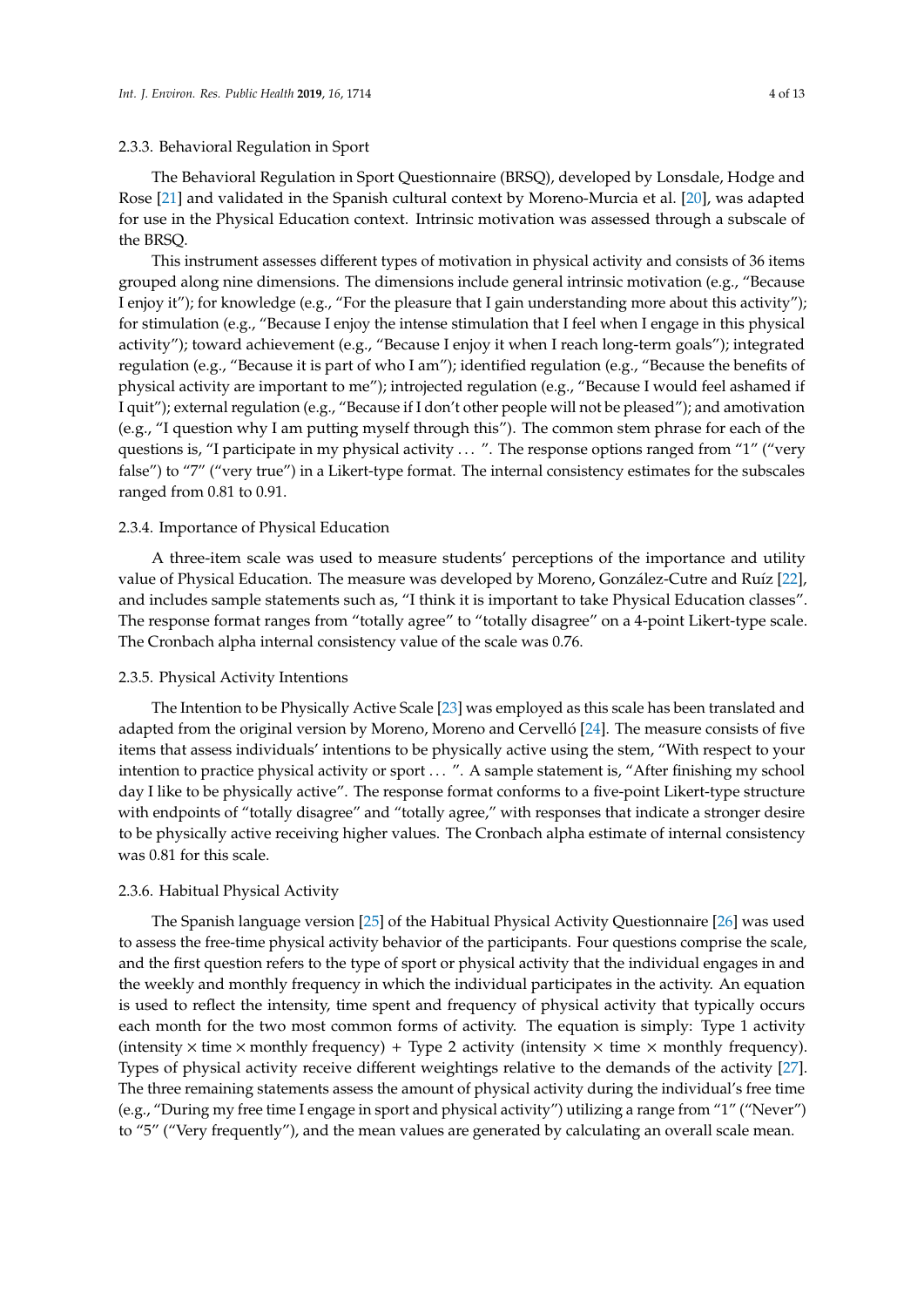#### *2.4. Procedure*

The directors of various high schools were contacted to inform them of the purpose of the investigation and to request their involvement. Parental informed consent was requested and necessary before the participants could participate. The students also were informed about the general purpose of the study and also provided written consent. The questionnaires were completed by the students in their classes of physical education under the supervision of the principal investigator who also addressed any questions or issues that arose. The questionnaires were completed by the students in a quiet atmosphere that enabled them to concentrate on the task and averaged about twenty minutes to complete. Student participation was entirely voluntary and individuals did not disclose any personal information that could be associated with their identity.

#### *2.5. Data Analysis*

Descriptive statistics were calculated for all variables in the study, including means and standard deviations (Table [1\)](#page-4-0). An analysis of bivariate correlations was performed for the study variables (Table [2\)](#page-5-0). The subsequent focus was upon identifying distinct motivational profiles within the overall sample. A hierarchical cluster analysis using Ward's method was conducted with the motivational variables from the BRSQ to help identify these motivational profiles. Subsequently, a confirmatory solution was attempted using a K means agglomerative method with a second sample. Finally, a hierarchical cluster analysis using Ward's method was performed with the entire sample. To examine the characteristics of each motivational profile in relation to teacher controlling behaviors, the basic needs satisfaction variables, the perceived importance of physical education, the intention to be physical active and actual physical activity, a multivariate analysis of variance (MANOVA) was conducted. All analyses were conducted using the SPSS 25.0 statistical package (SPSS Inc., Chicago, IL, USA).

<span id="page-4-0"></span>

| <b>Variables</b>                 | Dimension              | M    | <b>SD</b> | R       |
|----------------------------------|------------------------|------|-----------|---------|
| Controlling Teaching Behavior    | Teach Control          | 2.61 | 1.19      | $1 - 7$ |
| <b>Basic Psychological Needs</b> | Competence             | 4.35 | 1.18      | $1 - 6$ |
|                                  | Autonomy               | 4.01 | 1.08      | $1 - 6$ |
|                                  | <b>Relatedness</b>     | 3.70 | 1.03      | $1 - 6$ |
| Behavioral regulation in sport   | IM general             | 5.39 | 1.45      | $1 - 7$ |
|                                  | IM knowledge           | 4.57 | 1.61      | $1 - 7$ |
|                                  | IM stimulation         | 4.81 | 1.59      | $1 - 6$ |
|                                  | IM achievement         | 5.07 | 1.42      | $1 - 6$ |
|                                  | <b>Integrated Reg</b>  | 4.19 | 1.74      | $1 - 6$ |
|                                  | <b>Identified Reg</b>  | 4.78 | 1.41      | $1 - 6$ |
|                                  | <b>Introjected Reg</b> | 2.72 | 1.53      | $1 - 6$ |
|                                  | <b>External Reg</b>    | 1.86 | 1.20      | $1 - 6$ |
|                                  | Amotivation            | 2.08 | 1.30      | $1 - 6$ |
| Importance of Physical Education | PE Importance          | 2.77 | 0.79      | $1 - 4$ |
| Physical activity intentions     | Intentions             | 3.70 | 0.91      | $1 - 5$ |
| Habitual physical activity       | PA Level               | 9.85 | 5.21      | $1 - 5$ |

**Table 1.** Descriptive statistics among study variables.

 $M = Mean$ ; SD = Standard deviation;  $R = Range$ .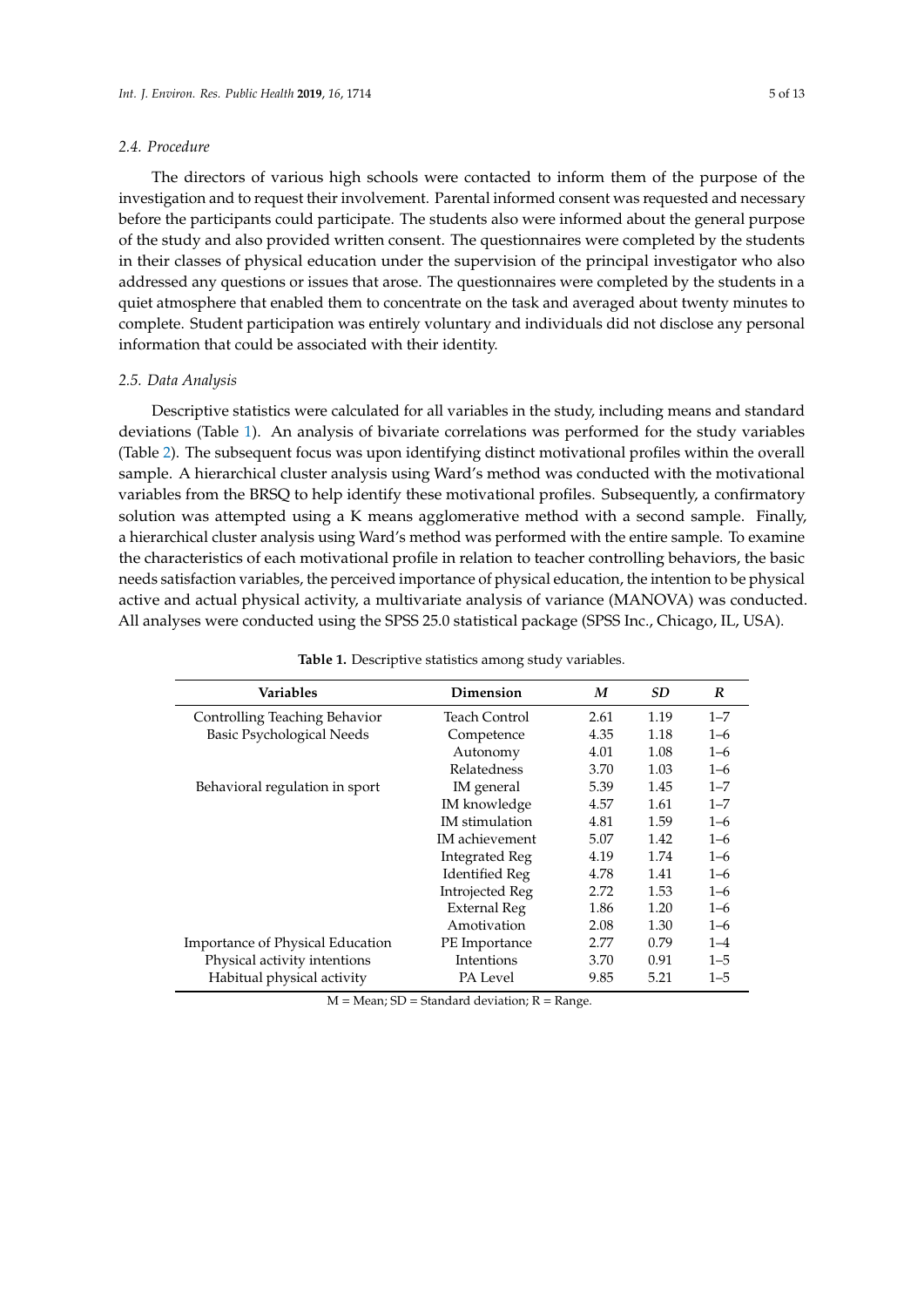| Dimension           |                          | $\overline{2}$           | 3                        | 4                        | 5                        | 6                        | 7                        | 8                        | 9                        | 10                       | 11                       | 12         | 13             | 14                       | 15                       | 16        |
|---------------------|--------------------------|--------------------------|--------------------------|--------------------------|--------------------------|--------------------------|--------------------------|--------------------------|--------------------------|--------------------------|--------------------------|------------|----------------|--------------------------|--------------------------|-----------|
| 1.Teach Control     | $\overline{\phantom{a}}$ | $-0.08$                  | $-0.02$                  | 0.09                     | $-0.11*$                 | 0.08                     | $-0.01$                  | 0.00                     | 0.08                     | 0.04                     | $0.35**$                 | $0.45**$   | $0.40**$       | $-0.04$                  | 0.04                     | 0.06      |
| 2.Competence        | $\overline{\phantom{0}}$ | $\overline{\phantom{a}}$ | $0.59**$                 | $0.42**$                 | $0.54**$                 | $0.52**$                 | $0.59**$                 | $0.57**$                 | $0.55**$                 | $0.55**$                 | $0.13**$                 | $-0.14$ ** | $-0.17**$      | $0.35**$                 | $0.53**$                 | $0.42**$  |
| 3. Autonomy         |                          |                          | $\overline{\phantom{0}}$ | $0.46**$                 | $0.42**$                 | $0.46**$                 | $0.50**$                 | $0.45**$                 | $0.45**$                 | $0.46**$                 | $0.17**$                 | $-0.05$    | $-0.09$        | $0.30**$                 | $0.41**$                 | $0.33**$  |
| 4. Relatedness      |                          |                          | $\overline{\phantom{0}}$ | $\overline{\phantom{0}}$ | $0.33**$                 | $0.39**$                 | $0.40**$                 | $0.42**$                 | $0.42**$                 | $0.42**$                 | $0.27**$                 | $0.12*$    | 0.10           | $0.32**$                 | $0.35**$                 | $0.20**$  |
| 5. IM general       |                          |                          |                          |                          | $\overline{\phantom{0}}$ | $0.73**$                 | $0.80**$                 | $0.70**$                 | $0.64$ **                | $0.66**$                 | $0.12*$                  | $-0.15**$  | $-0.28**$      | $00.43$ **               | $0.66**$                 | $0.44***$ |
| 6. IM knowledge     | $\overline{\phantom{0}}$ |                          |                          |                          |                          | $\overline{\phantom{0}}$ | $0.84**$                 | $0.79**$                 | $0.74**$                 | $0.78**$                 | $0.32**$                 | 0.04       | $-0.16**$      | $0.54**$                 | $0.65**$                 | $0.50**$  |
| 7. IM stimulation   | $\overline{\phantom{0}}$ |                          |                          |                          |                          |                          | $\overline{\phantom{0}}$ | $0.85**$                 | $0.75**$                 | $0.79**$                 | $0.27**$                 | $-0.04$    | $-0.18**$      | $0.46**$                 | $0.68**$                 | $0.52**$  |
| 8. IM achievement   | $\overline{\phantom{0}}$ |                          |                          |                          |                          |                          |                          | $\overline{\phantom{0}}$ | $0.75**$                 | $0.81**$                 | $0.31**$                 | $-0.05$    | $-0.20**$      | $0.48**$                 | $0.66**$                 | $0.49**$  |
| 9. Integrated Reg   | $\overline{\phantom{0}}$ |                          |                          |                          |                          |                          |                          |                          | $\overline{\phantom{0}}$ | $0.77**$                 | $0.42**$                 | 0.06       | $-0.10*$       | $0.45**$                 | $0.68**$                 | $0.57**$  |
| 10. Identified Reg  | $\overline{\phantom{0}}$ |                          |                          |                          |                          | $\overline{\phantom{0}}$ |                          |                          | $\overline{\phantom{0}}$ | $\overline{\phantom{a}}$ | $0.40**$                 | 0.03       | $-0.16**$      | $0.54**$                 | $0.66**$                 | $0.50**$  |
| 11. Introjected Reg | $\overline{\phantom{0}}$ |                          |                          |                          |                          |                          |                          |                          |                          | $\overline{\phantom{0}}$ | $\overline{\phantom{0}}$ | $0.55**$   | $0.30**$       | $0.19**$                 | $0.27**$                 | $0.21**$  |
| 12. External Reg    |                          |                          |                          |                          |                          |                          |                          |                          |                          |                          | $\overline{\phantom{0}}$ |            | $0.58**$       | 0.04                     | $-0.03$                  | 0.01      |
| 13. Amotivation     |                          |                          |                          |                          |                          |                          |                          |                          |                          |                          |                          |            | $\overline{a}$ | $-0.08$                  | $-0.20**$                | $-0.10*$  |
| 14. PE Importance   | $\overline{\phantom{a}}$ |                          |                          |                          |                          |                          |                          |                          |                          |                          |                          |            |                | $\overline{\phantom{0}}$ | $0.53**$                 | $0.33**$  |
| 15. Intentions      |                          |                          |                          |                          |                          |                          |                          |                          |                          |                          |                          |            |                | $\overline{\phantom{0}}$ | $\overline{\phantom{0}}$ | $0.66**$  |
| 16. PA Level        | $\overline{\phantom{0}}$ |                          |                          |                          |                          |                          |                          |                          |                          |                          |                          |            |                |                          |                          |           |

**Table 2.** Correlations among study variables.

<span id="page-5-0"></span>\*\*  $p < 0.001$  \*  $p < 0.005$ ; IM = Intrinsic motivation; Reg = Regulation; PE = Physical Education; PA = Physical activity.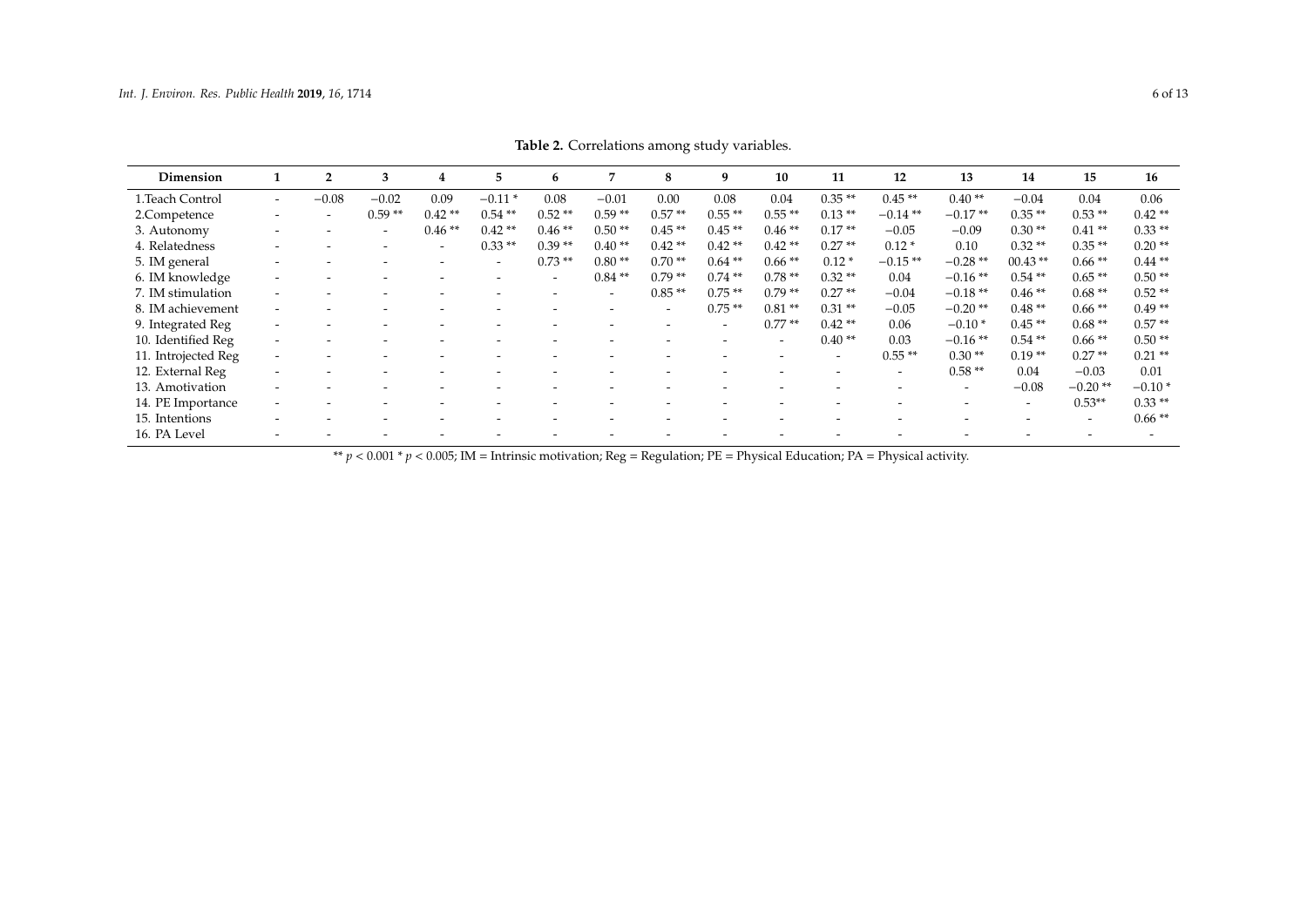## **3. Results**

#### *3.1. Descriptive Statistics*

A mean score of 2.61 was reported by the students relative to the extent of perceived control by their teachers. With regard to the basic psychological needs, students scored highest on competence, followed by autonomy and relatedness. In terms of type of motivation, means for intrinsic motivation were the highest and amotivation was the lowest. The mean score obtained for the importance of physical education was 2.77, intention to be physically active had a mean value of 3.70 and habitual physical activity reached a mean of 9.85.

Significant correlations emerged among key variables in the study (Table [2\)](#page-5-0). Most notably, controlling teaching style was negatively and significantly related to general intrinsic motivation (*r* = −0.16). Nonetheless, a controlling teaching style was positively and significantly correlated with introjected regulation ( $r = 0.35$ ), external regulation ( $r = 0.45$ ) and amotivation ( $r = 0.40$ ). In turn, external regulation was negatively related with competence (*r* = −0.12) and general intrinsic motivation (*r* = −0.15). In addition, amotivation was significantly and negatively related with motivation toward knowledge ( $r = -0.16$ ), stimulation ( $r = -0.18$ ), achievement ( $r = -0.20$ ), integrated regulation ( $r = -0.10$ ), identified regulation (*r* = −0.16), intentions to be physically active (*r* = −0.20) and level of habitual physical activity  $(r = -0.10)$ .

#### *3.2. Cluster Analysis*

The cluster analysis was conducted in accordance with a sequence of stages recommended by Hair, Anderson, Tatham and Black [\[28\]](#page-12-4). Individual cases were examined for missing data and such cases were excluded from further analysis in the event of incomplete data. The overall sample was then split into two separate samples through randomization to yield two samples with 208 participants in each sample. The univariate distribution across all of the variables was then examined for violations of normality.

To differentiate resultant clusters in Sample 1, a hierarchical agglomerative approach was taken using Ward's method. The decision about the number of clusters was based on the relative increase in agglomerative coefficients at each increase in potential cluster number. In accordance with Norusis [\[29\]](#page-12-5), smaller coefficient values reflect a high level of homogeneity among the individual members of a cluster whereas larger coefficient values reflect greater differences among the individuals comprising the cluster. The resultant dendogram suggested the presence of two unique clusters (Table [3\)](#page-7-0). Cluster 1 corresponded to the profile of "Self-Determined," as the individuals within this cluster had relatively high scores on self-determined motivation (General Intrinsic Motivation and Motivation Toward Achievement, and very low levels of introjected regulation, external regulation and amotivation (Figure [1\)](#page-7-1)). Cluster 2 was labeled "Less Self-Determined," with lower levels of all types of intrinsic motivation, especially integrated regulation, and slightly elevated levels of external regulation and amotivation in relation to Cluster 1.

To determine the motivational profiles of the individuals represented in Sample 2, a K-means analysis was similarly conducted (Figure [2\)](#page-8-0). From this analysis, two profiles emerged. Cluster 1 demonstrated the profile of "Less Self-Determined," with low levels on each type of self-determined motivation and very low levels of introjected regulation, external regulation and amotivation with values very similar to those of their counterparts in the first sample. Cluster 2 reflected a "Self-Determined" pattern, with very high values of self-determined motivation and very low introjected regulation, external regulation and amotivation.

Subsequently, a hierarchical agglomerative analysis was conducted using Ward's method with the entire sample and two profiles once again emerged (Figure [3\)](#page-8-1). One profile was labeled "Self-Determined" (Cluster 1), with high levels of self-determined motivation and low levels of introjected regulation, external regulation and amotivation. A second profile was labeled "Less Self-Determined" (Cluster 2),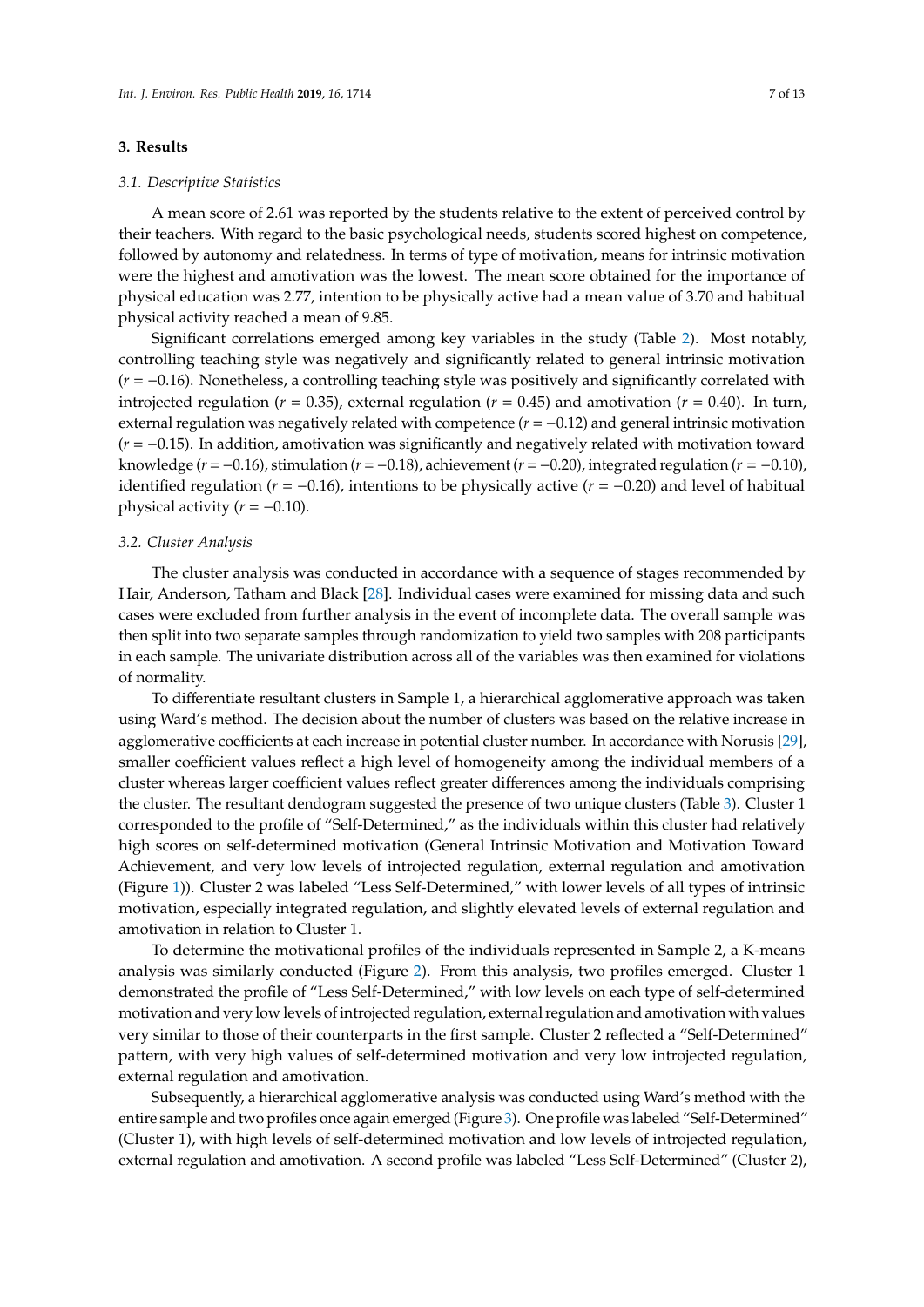with lower values on self-determined forms of motivation and higher levels of external regulation and<br>amotivation than the first cluster amotivation than the first cluster. and amotivation (Figure 1). Cluster 2 was labeled "Less Self-Determined," with lower levels of all  $\alpha$ 

| Dimension             | Sample 1 |                         |      |                          | Sample 2                |           |                          |           | Sample Total             |           |                          |           |
|-----------------------|----------|-------------------------|------|--------------------------|-------------------------|-----------|--------------------------|-----------|--------------------------|-----------|--------------------------|-----------|
|                       |          | Cluster 1<br>$(n = 83)$ |      | Cluster 2<br>$(n = 125)$ | Cluster 1<br>$(n = 57)$ |           | Cluster 2<br>$(n = 151)$ |           | Cluster 1<br>$(n = 239)$ |           | Cluster 2<br>$(n = 177)$ |           |
|                       | M        | <b>SD</b>               | M    | <b>SD</b>                | M                       | <b>SD</b> | M                        | <b>SD</b> | M                        | <b>SD</b> | M                        | <b>SD</b> |
| IM general            | 6.16     | 0.81                    | 4.23 | 1.27                     | 4.30                    | 1.50      | 6.34                     | 0.72      | 6.22                     | 0.80      | 4.27                     | 1.39      |
| IM knowledge          | 5.43     | 1.16                    | 3.43 | 1.27                     | 2.96                    | 1.19      | 5.64                     | 1.00      | 5.53                     | 1.07      | 3.27                     | 1.28      |
| <b>IM</b> stimulation | 5.68     | 1.04                    | 3.60 | 1.17                     | 3.13                    | 1.30      | 5.95                     | 0.78      | 5.83                     | 0.91      | 3.43                     | 1.22      |
| <b>IM</b> achieve     | 5.90     | 0.88                    | 3.92 | 1.08                     | 3.69                    | 1.10      | 6.09                     | 0.73      | 6.00                     | 0.80      | 3.82                     | 1.09      |
| Integrated Reg        | 5.14     | 1.24                    | 3.07 | 1.16                     | 2.29                    | 1.04      | 5.31                     | 1.35      | 5.23                     | 1.31      | 2.78                     | 1.18      |
| Identified Reg        | 5.64     | 0.84                    | 3.75 | 1.05                     | 3.36                    | 1.17      | 5.69                     | 0.87      | 5.65                     | 0.87      | 3.60                     | 1.10      |
| Introjected Reg       | 3.29     | 1.59                    | 2.87 | 1.31                     | 1.51                    | 0.76      | 2.75                     | 1.64      | 2.90                     | 1.64      | 2.48                     | 1.33      |
| External Reg          | 2.29     | 1.43                    | 2.42 | 1.36                     | 1.24                    | 0.76      | 1.38                     | 0.63      | 1.69                     | 1.08      | 2.08                     | 1.33      |
| Amotivation           | 2.89     | 1.23                    | 3.19 | 1.12                     | 1.11                    | 0.18      | 1.08                     | 0.16      | 1.71                     | 1.13      | 2.58                     | 1.34      |

<span id="page-7-0"></span>Table 3. Means and standard deviations for the variables in each cluster for each sample.

Note:  $IM = Intinsic motivation; R = Regulation; M = Mean; SD = Standard deviation.$ 

<span id="page-7-1"></span>

**Figure 1.** Analysis of Hierarchical Conglomerates with Ward Method in Sample 1. Note: MI = Intrinsic **Figure 1.** Analysis of Hierarchical Conglomerates with Ward Method in Sample 1. Note: MI = Intrinsic motivation; R = Regulation; Cluster 1 = Self-Determined; Cluster 2 = Less Self-Determined. motivation; R = Regulation; Cluster 1 = Self-Determined; Cluster 2 = Less Self-Determined.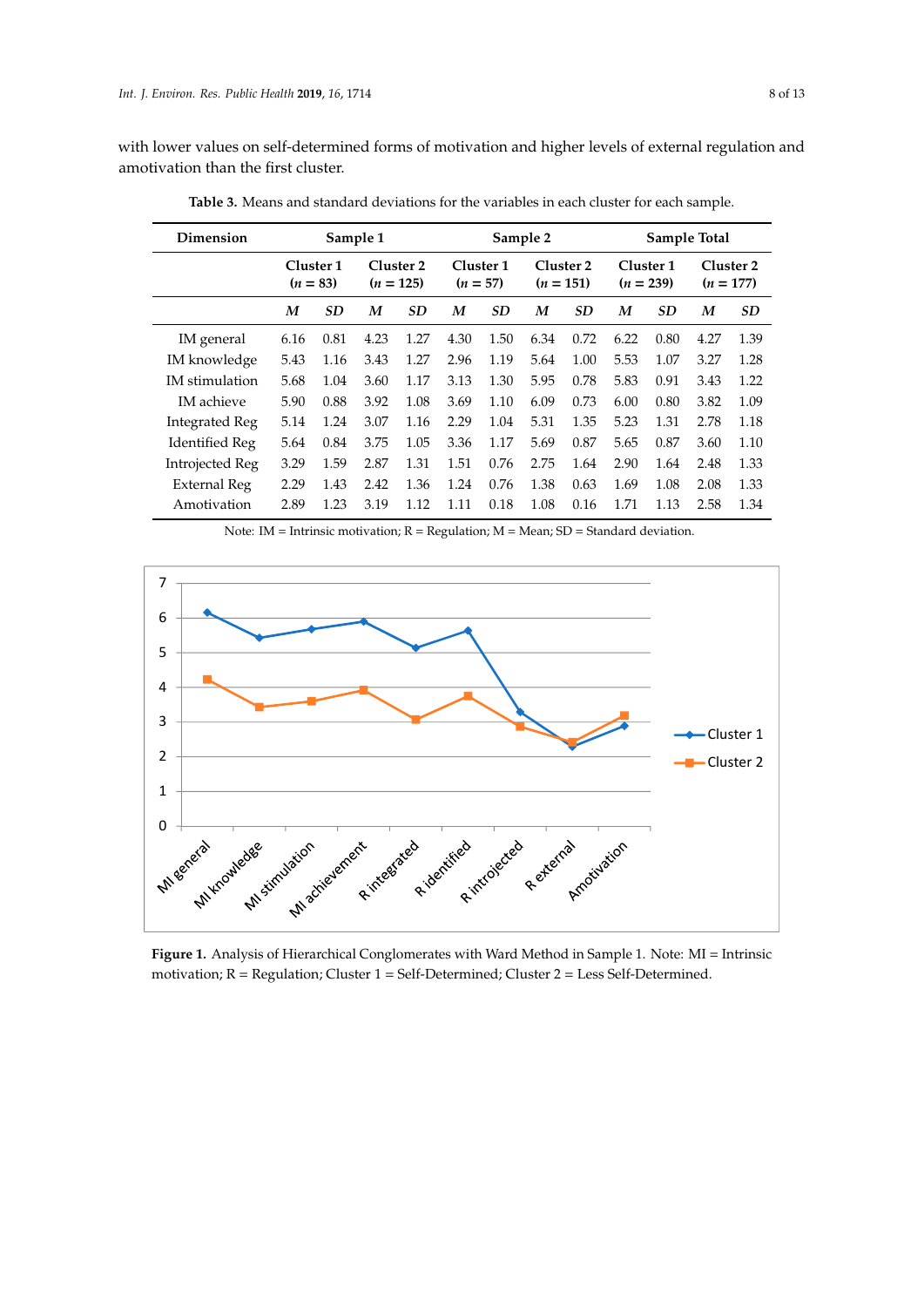<span id="page-8-0"></span>

Figure 2. Analysis of average K-Clusters in Sample 2. Cluster  $1 =$  Less Self-Determined; Cluster  $2 =$ Self-Determined. Note: MI = Intrinsic motivation; R = Regulation.

<span id="page-8-1"></span>

**Figure 3.** Analysis of Hierarchical Conglomerates with Ward Method in the Total Sample. Note: MI = **Figure 3.** Analysis of Hierarchical Conglomerates with Ward Method in the Total Sample. Note: MI = Intrinsic motivation; R = Regulation; Cluster 1 = Self-Determined; Cluster 2 = Less Self-Determined. Intrinsic motivation; R = Regulation; Cluster 1 = Self-Determined; Cluster 2 = Less Self-Determined.

## *3.3. Multivariate Analysis 3.3. Multivariate Analysis*

In order to examine the characteristics of each motivational profile in relation to the set of In order to examine the characteristics of each motivational profile in relation to the set of variables, a MANOVA was conducted with the sample as a whole. Accordingly, each cluster served as an independent variable, with controlling teaching style, basic need satisfaction, perceived importance of portance variable, while controlling to and level of population of physical physical physical physical physical physical physical physical physical physical physical physical physical physical physical physical physical ph activity serving as the dependent variables (Table 4). Physical education, intention to be physically active and level of actual physical activity serving as the dependent variables (Table [4\)](#page-9-0).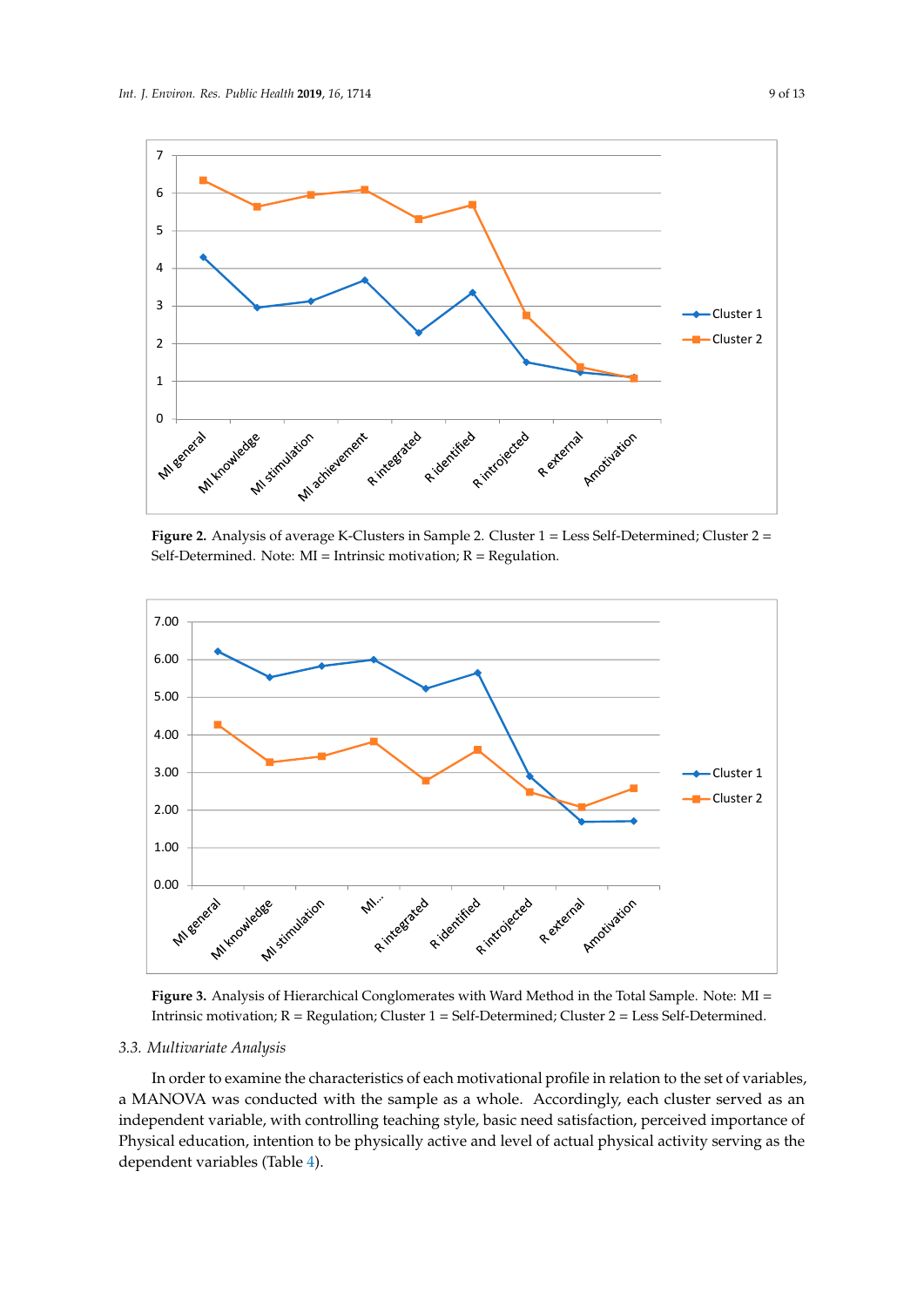The results revealed significant differences between the "Self-Determined" cluster and the "Less Self-Determined" cluster in perceptions of controlling teacher behaviors, *Wilk's*  $\Lambda = 0.56$ , *F* (7, 431) = 45.50, *p* < 0.01, and favored the "Less Self-Determined" cluster, *F* (1, 414) = 5.22, *p* < 0.05,  $\eta^2$  = 0.01. The other group differences favored the "Self-Determined" cluster as these individuals were higher in Competence, *F* (1, 414) = 130.35, *p* < 0.01, η <sup>2</sup> = 0.24; autonomy, *F* (1, 414) = 72.21, *p* < 0.01, η<sup>2</sup> = 0.15; relatedness, *F* (1, 414) = 51.67, *p* < 0.01, η<sup>2</sup> = 0.11; perceived importance of physical activity, *F* (1, 414) = 72.21, *p* < 0.01, η <sup>2</sup> = 0.15; intention to be physically active, *F* (1, 414) = 249.09, *p* < 0.01, η<sup>2</sup> = 0.38; and level of habitual physical activity, *F* (1, 414) = 93.31, *p* < 0.01, η<sup>2</sup> = 0.19.

<span id="page-9-0"></span>

| <b>Variables</b>     | Cluster 1<br>Self-Determinated<br>$(n = 239)$ |      | $(n = 177)$ | Cluster 2<br>Less Self-Determinated |            |          |
|----------------------|-----------------------------------------------|------|-------------|-------------------------------------|------------|----------|
|                      | M                                             | DT   | M           | DT                                  | F          | $\eta^2$ |
| 1. Controlling Style | 2.50                                          | 1.15 | 2.76        | 1.21                                | $5.22*$    | 0.01     |
| 2. Competence        | 4.85                                          | 1.03 | 3.69        | 1.03                                | $130.35**$ | 0.24     |
| 3. Autonomy          | 4.37                                          | 1.01 | 3.53        | 0.99                                | $72.21**$  | 0.15     |
| 4. Relatedness       | 4.00                                          | 0.99 | 3.30        | 0.95                                | $51.67**$  | 0.11     |
| 5. PE Importance     | 3.03                                          | 0.69 | 2.42        | 0.77                                | $72.21**$  | 0.15     |
| 6. PA Intentions     | 4.18                                          | 0.67 | 3.05        | 0.78                                | $249.09**$ | 0.38     |
| 7. PA Levels         | 11.77                                         | 4.84 | 7.26        | 4.53                                | $93.31**$  | 0.19     |
| Wilk's $\Lambda$     |                                               |      |             |                                     | 0.56       |          |
| Multivariate F       |                                               |      |             |                                     | 45.50      |          |

| Table 4. Multivariate analysis. |  |  |  |  |  |  |
|---------------------------------|--|--|--|--|--|--|
|---------------------------------|--|--|--|--|--|--|

\* *p* < 0.05; \*\* *p* < 0.01; M = Mean; SD = Standard deviation; PE = Physical Education; PA = Physical activity.

## **4. Discussion**

Regular participation in physical activity is known to have resulting benefits for physical health and psychological outcomes and also contributes to improved academic performance in students. The primary purpose of this study was to identify motivational profiles of adolescent students in classes of Physical Education and to explore underlying differences in relation to controlling teaching style, basic psychological need satisfaction, perceived importance of Physical Education, intentions to be physically active and levels of actual physical activity behavior. Expectations were supported as the "Less Self-Determined" profile was associated with a controlling teaching style and the "Self-Determined" profile was associated with the remaining psychological variables.

The "Self-Determined" profile that was revealed through the cluster analysis was comprised of students with high levels of internal and identified regulation (intrinsic regulation), and low levels of external regulation and amotivation. The students represented by this cluster had stronger motives to engage in sport for the enjoyment and perceived benefits of the activity. In contrast, the "Less Self-Determined" profile had higher levels of external regulation and amotivation, as well as lower identified and intrinsic regulation. The students represented by this cluster reflected involvement that was characterized by the lack of self-determination motivation. Previous research has also encountered these two profiles in the educational context [\[30\]](#page-12-6).

The students who were represented by the "Self-Determined" profile reported the highest level of satisfaction of their basic psychological needs, which is consistent with theoretical expectations [\[31\]](#page-12-7). Other desirable characteristics of this profile included a more favorable perception of the benefits of Physical Education, a stronger intention to be physically activity and greater actual physical activity involvement. These findings are consistent with those obtained by others studies [\[23](#page-11-20)[,32\]](#page-12-8).

The knowledge gained in this study is relevant to efforts designed to increase involvement in physical activity during adolescence, which is a critical phase of the lifespan for the establishment of favorable physical activity orientations. It has been argued that the accumulation of negative physical activity experiences can lead to habitual physical inactivity [\[33\]](#page-12-9). As such, the school environment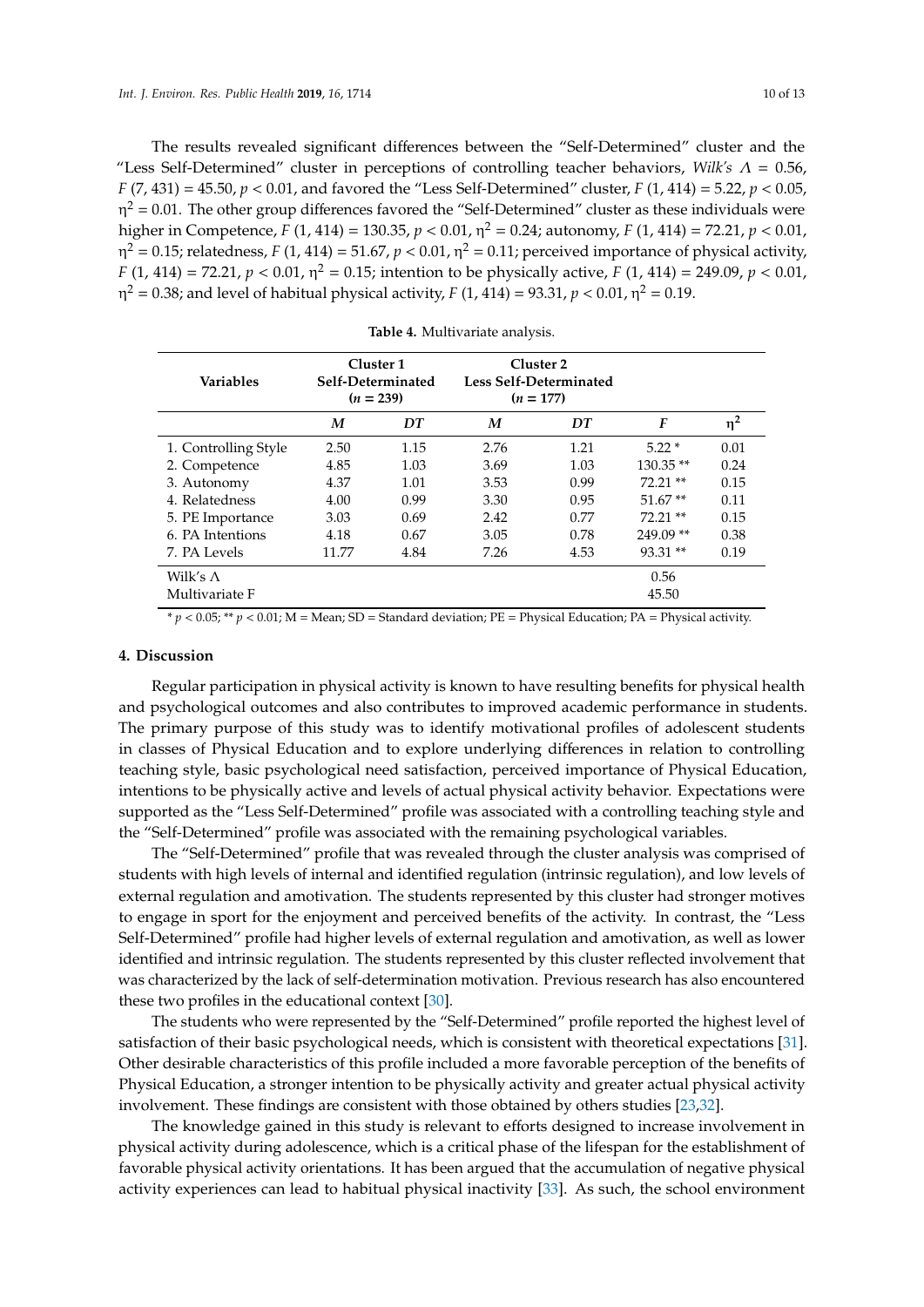presents an ideal context within which to attempt to develop a more active lifestyle and to reduce the tendency toward sedentary behavior [\[16\]](#page-11-13). As such, appropriate Physical Education experiences can strengthen the desire to be physically active [\[34,](#page-12-10)[35\]](#page-12-11).

The findings from this study provide a contribution to knowledge with regard to the social precursors of motivational expression in students. Students who feel more autonomous in the Physical Education context demonstrate a correspondingly stronger desire to be physically active. Previous research that has examined the application of Self-Determination Theory to the Physical Education setting has similarly found that student feelings of autonomy are instrumental in contributing to motivation  $[7,8,35]$  $[7,8,35]$  $[7,8,35]$ . At the same time, recent studies have revealed that maladaptive student orientations characterized by low self-determined motivation are tied to reports of controlling teacher behaviors [\[10\]](#page-11-7). In contrast, Physical Education students may perceive teacher autonomy support through a positive feedback cycle when students demonstrate knowledge gains and receive positive verbal and nonverbal feedback from teachers [\[36](#page-12-12)[,37\]](#page-12-13). Thus, this study has two main educational implications. First, the theoretical framework of the SDT encourages teachers to move away from consistent controlling interactional styles where the teacher imposes on students their way of thinking, feeling and acting, due to the maladaptive consequences with which it is related. Secondly, this aspect related to the situational context of the class also seems to guarantee improvements in other aspects of student life, such as maintaining an active lifestyle.

With regard to the limitations of this study, it is important to note that a correlational design has been employed, which limits our ability to infer cause and effect, and the findings cannot necessarily be generalized beyond the present sample. Longitudinal designs are suggested for future research that capture the interactive effects of behavioral, affective and cognitive influences on motivation and behavior over time. In addition, it would be worthwhile to investigate the influence of gender, interactional style of the student and the influence of other social agents, such as family and peers in the motivational process.

## **5. Conclusions**

In closing, this study has shown that students with a less self-determined profile perceive teachers with a controlling interpersonal style and they show worse motivational results, while the most self-determined ones are related to adaptive results on a physical, cognitive and emotional level. This provides new perspectives on how knowledge about relevant student motivational characteristics can facilitate the design of future physical activity promotion efforts in the school environment. The results can be useful for teachers to be able to regulate the insight of their motivational style towards their students by approaching a style of autonomy support for the benefits for the students that have been demonstrated.

**Author Contributions:** Conceptualization, J.A.M.-M. and E.H.H.; Methodology, J.A.M.-M..; Software, J.L.G. and L.R.G.; Formal Analysis, J.A.M.-M. and E.H.H.; Investigation, E.H.H. and L.R.G.; Resources, E.H.H.; Data Curation, E.H.H. and J.L.G.; Writing-Review & Editing, E.H.H.; Visualization, L.R.G.; Supervision, J.A.M.-M.

**Funding:** This research received no external funding.

**Conflicts of Interest:** The authors declare no conflict of interest.

#### **References**

- <span id="page-10-0"></span>1. Organización Mundial de la Salud (OMS). Recomendaciones Mundiales Sobre Actividad Física Para la Salud Global Recommendations on Physical Activity for Health. 2010. Available online: http://[whqlibdoc.who.int](http://whqlibdoc.who.int/publications/2010/9789243599977_spa.pdf)/ publications/2010/[9789243599977\\_spa.pdf](http://whqlibdoc.who.int/publications/2010/9789243599977_spa.pdf) (accessed on 10 May 2018).
- <span id="page-10-1"></span>2. Shen, B. Physical education and academic performance in urban African American girls. *Urban. Educ.* **2017**, *52*, 267–283. [\[CrossRef\]](http://dx.doi.org/10.1177/0042085914566095)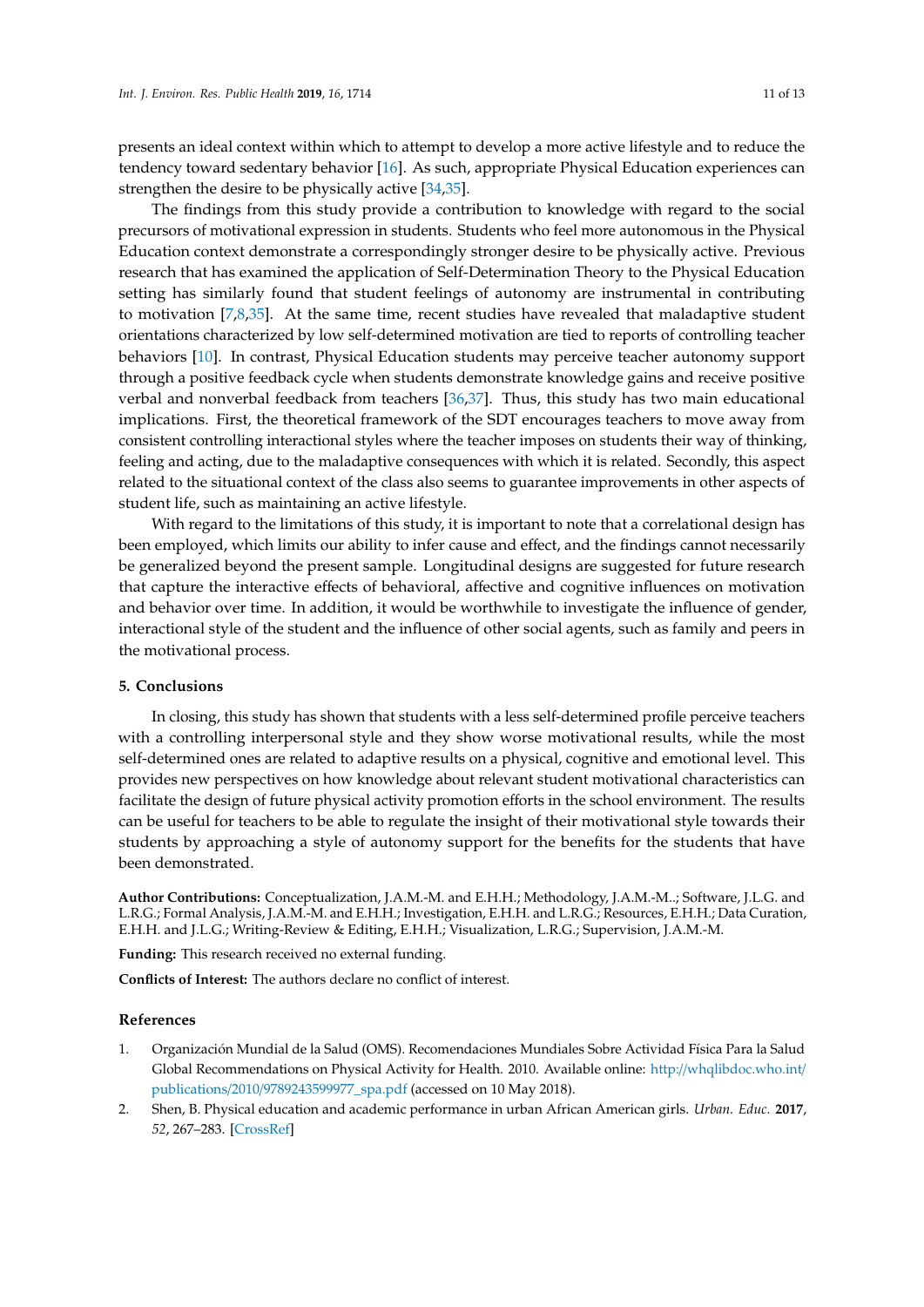- <span id="page-11-0"></span>3. INE. Determinantes de la salud. Cifras relativas. In *Actividad Física Realizada Durante los Últimos 7 Días según Sexo y Grupo de Edad. Población de 15 a 69 Años. De 15 a 24 Años (Determinants of Health. Relative Figures. Physical Activity Performed During the Last 7 Days According to Gender and Age Group. Population of 15 to 69 Years. From 15 to 24 Years old.)*; Ministerio de Sanidad, Servicios Sociales e Igualdad: Madrid, Spain, 2012.
- <span id="page-11-1"></span>4. Caspersen, C.J.; Pereira, M.A.; Curran, K.M. Changes in physical activity patterns in the United States, by sex and cross-sectional age. *Med. Sci. Sport Exerc.* **2000**, *3285*, 1601–1609. [\[CrossRef\]](http://dx.doi.org/10.1097/00005768-200009000-00013)
- <span id="page-11-2"></span>5. Polet, J.; Hassandra, M.; Luntunen, T.; Laukkanen, A.; Hankonen, N.; Hirvensalo, M.; Tammelin, T.; Hagger, M.S. Using physical education to promote out-of school physical activity in lower secondary school students-arandomized cotrolled trial. *BMC Public Health* **2019**, *19*, 157. [\[CrossRef\]](http://dx.doi.org/10.1186/s12889-019-6478-x) [\[PubMed\]](http://www.ncbi.nlm.nih.gov/pubmed/30727989)
- <span id="page-11-3"></span>6. Deci, E.L.; Ryan, R.M. The "what" and "why" of goal pursuits: Human needs and the self-determination of behavior. *Psychol. Inq.* **2000**, *11*, 227–268. [\[CrossRef\]](http://dx.doi.org/10.1207/S15327965PLI1104_01)
- <span id="page-11-4"></span>7. Reeve, J. Autonomy-Supportive teaching: What it is, how to do it. In *Building Autonomous Learning*; Liu, W., Wang, J., Ryan, R., Eds.; Springer Science and Business Media: Singapore, 2016; pp. 129–153. [\[CrossRef\]](http://dx.doi.org/10.1007/978-981-287-630-0_7)
- <span id="page-11-5"></span>8. Jang, H.; Reeve, J.; Halusic, M. A new autonomy-supportive way of teaching that increases conceptual learning: Teaching in student's preferred ways. *J. Exp. Educ.* **2016**, *84*, 686–701. [\[CrossRef\]](http://dx.doi.org/10.1080/00220973.2015.1083522)
- <span id="page-11-6"></span>9. Moreno-Murcia, J.A.; Huéscar, E.; Belando, N.; Neipp, M.C. Understanding contextual relation in promotion physical exercise from autonomy support. *Int. J. Psychol. Stud.* **2017**, *9*, 1–9. [\[CrossRef\]](http://dx.doi.org/10.5539/ijps.v9n1p1)
- <span id="page-11-7"></span>10. Haerens, L.; Vanstennkiste, M.; Aelterman, N.; Van den Berghe, L. Toward a systematic study of the dark side of the student motivation: Antecedents and consequences of teachers' controlling behaviours. In *Building Autonomous Learners. Perspectives from Research and Practice Using Self-Determination Theory*; Liu, W., Keng, J., Ryan, R., Eds.; Springer: Singapore, 2016; pp. 59–81. [\[CrossRef\]](http://dx.doi.org/10.1007/978-981-287-630-0_4)
- <span id="page-11-8"></span>11. Reeve, J.; Jang, H.R.; Jang, H. Personality-based antecedents of teachers' autonomy-supportive and controlling motivating styles. *Learn. Individ. Di*ff*er.* **2018**, *62*, 12–22. [\[CrossRef\]](http://dx.doi.org/10.1016/j.lindif.2018.01.001)
- <span id="page-11-9"></span>12. Bartholomew, K.; Ntoumanis, N.; Mouratidis, A.; Katartzi, E.; Thøgersen-Ntoumani, C.; Vlachopoulos, S. Beware of your teaching style: A school-year long investigation of controlling teaching and student motivational experiences. *Learn. Instr.* **2018**, *53*, 50–63. [\[CrossRef\]](http://dx.doi.org/10.1016/j.learninstruc.2017.07.006)
- <span id="page-11-10"></span>13. Amado, D.; Sánchez, P.A.; Leo, F.M.; Sánchez, D.; Montero, C.; García-Calvo, T. Análisis de los perfiles motivacionales en practicantes de danza: Diferencias en función de la modalidad (Analysis of the motivational profiles in dance practitioners: Differences depending on the modality). *Rev. Psicol. Deporte* **2015**, *24*, 209–216.
- <span id="page-11-11"></span>14. Cheon, S.H.; Reeve, J.; Lee, Y.; Lee, J. Why autonomy-supportive interventions work: Explaining the professional development of teachers's motivating style. *Teach. Teach. Educ.* **2018**, *69*, 4351. [\[CrossRef\]](http://dx.doi.org/10.1016/j.tate.2017.09.022)
- <span id="page-11-12"></span>15. Ryan, R.M.; Deci, E.L. An overview of Self-Determination Theory: An organismic dialectical perspective. In *Handbook of Self-Determination Research*; Deci, E.L., Ryan, R.M., Eds.; University of Rochester: Rochester, NY, USA, 2002; pp. 3–32.
- <span id="page-11-13"></span>16. Hagger, M.; Chatzisarantis, N. The trans-contextual model of autonomous motivation in sport: Conceptual and empirical issues and meta-analysis. *Rev. Educ. Res.* **2016**, *86*, 360–407. [\[CrossRef\]](http://dx.doi.org/10.3102/0034654315585005)
- <span id="page-11-14"></span>17. Bartholomew, K.J.; Ntoumanis, N.; Thøgersen-Ntoumani, C. The controlling interpersonal style in a coaching context: Development and initial validation of a psychometric scale. *J. Sport Exerc. Psychol.* **2010**, *32*, 193–216. [\[CrossRef\]](http://dx.doi.org/10.1123/jsep.32.2.193) [\[PubMed\]](http://www.ncbi.nlm.nih.gov/pubmed/20479478)
- <span id="page-11-15"></span>18. Castillo, I.; Tomás, I.; Ntoumanis, N.; Bartholomew, K.; Duda, J.L.; Balaguer, I. Psychometric properties of the Spanish version of the controlling coach behaviors scale in the sport context. *Psicothema* **2014**, *26*, 409–414.
- <span id="page-11-16"></span>19. Wilson, P.M.; Rogers, W.; Rodgers, W.M.; Wild, T. The psychological need satisfaction in exercise scale. *J. Sport Exerc. Psychol.* **2006**, *28*, 231–251. [\[CrossRef\]](http://dx.doi.org/10.1123/jsep.28.3.231)
- <span id="page-11-17"></span>20. Moreno-Murcia, J.A.; Marzo, J.C.; Martínez-Galindo, C.; Conte, L. Validación de la escala de "Satisfacción de las Necesidades Psicológicas Básicas" y del cuestionario de la "Regulación Conductual en el Deporte" al contexto español (Validation of the scale of (Satisfaction of Basic Psychological Needs"and of the questionnaire of "Behavioral Regulation in Sport) to the Spanish context). *RICYDE* **2011**, *26*, 355–369.
- <span id="page-11-18"></span>21. Londsale, C.; Hodge, K.; Rose, E.A. The development of the behavioral regulation in sport questionnaire (BRSQ): Instrument development and initial validity evidence. *J. Sport Exerc. Psychol.* **2008**, *30*, 323–355.
- <span id="page-11-19"></span>22. Moreno, J.A.; González-Cutre, D.; Ruiz, L.M. Self-determined motivation and physical education importance. *Hum. Mov.* **2009**, *10*, 5–11. [\[CrossRef\]](http://dx.doi.org/10.2478/v10038-008-0022-7)
- <span id="page-11-20"></span>23. Hein, V.; Müür, M.; Koka, A. Intention to be physically active after school graduation and its relationship to three types of intrinsic motivation. *Eur. Phys. Educ. Rev.* **2004**, *10*, 5–19. [\[CrossRef\]](http://dx.doi.org/10.1177/1356336X04040618)